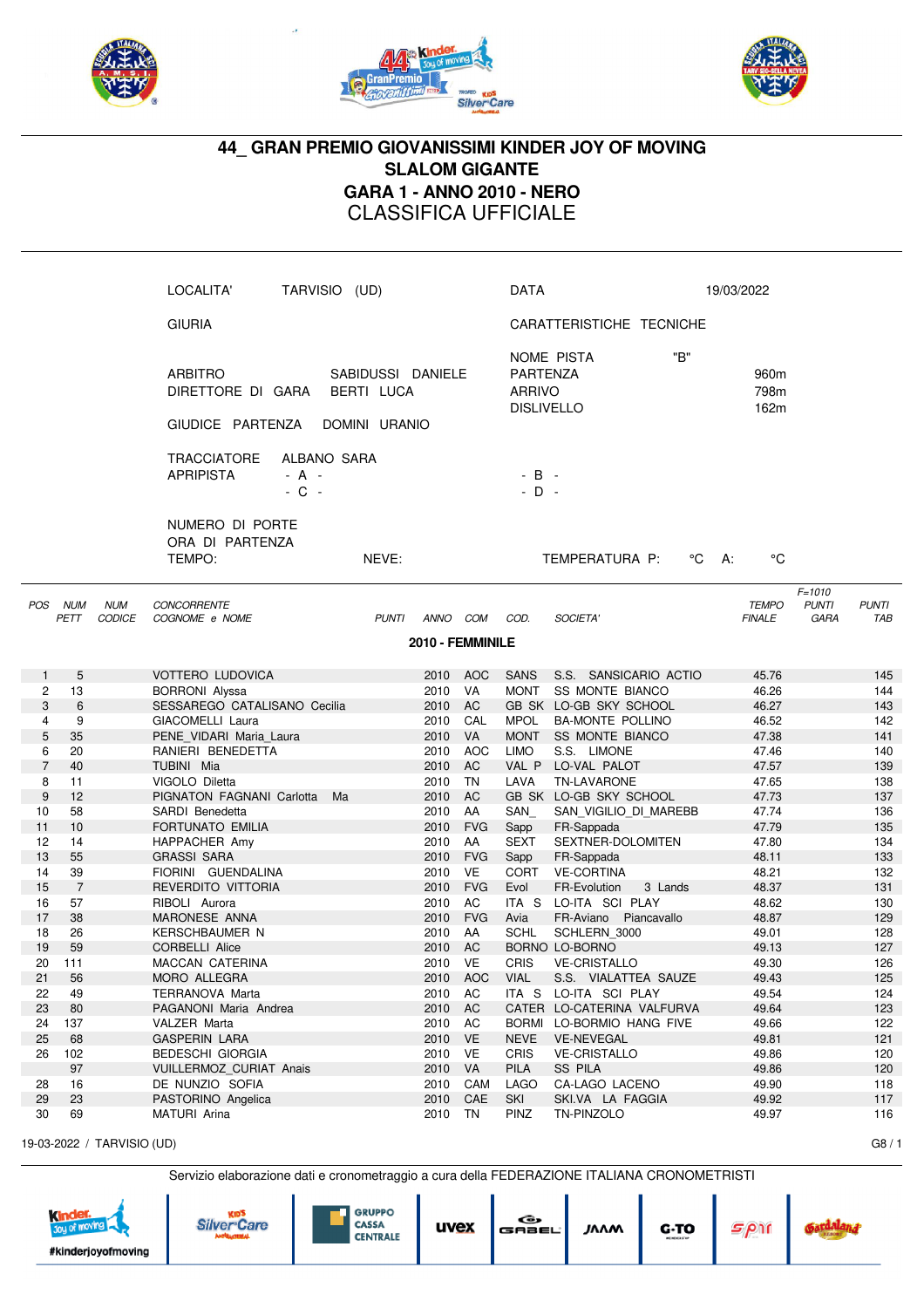





|          |                |               |                           |              |             |            |              |                             |               | $F = 1010$                   |
|----------|----------------|---------------|---------------------------|--------------|-------------|------------|--------------|-----------------------------|---------------|------------------------------|
| POS      | NUM            | <b>NUM</b>    | <b>CONCORRENTE</b>        |              |             |            |              |                             | <b>TEMPO</b>  | <b>PUNTI</b><br><b>PUNTI</b> |
|          | PETT           | <b>CODICE</b> | COGNOME e NOME            | <b>PUNTI</b> | <b>ANNO</b> | <b>COM</b> | COD.         | SOCIETA'                    | <b>FINALE</b> | GARA<br>TAB                  |
|          | 100            |               | <b>TESSERA MARGHERITA</b> |              | 2010        | <b>AOC</b> | <b>CESA</b>  | S.S. CESANA SANSICARI       | 50.01         | 115                          |
| 31<br>32 | 19             |               | PIOK Annalena             |              | 2010        | AA         | <b>SCHL</b>  | SCHLERN 3000                | 50.03         | 114                          |
| 33       | 155            |               | COLLINI Arianna           |              | 2010        | <b>TN</b>  | <b>NUOV</b>  | TN-NUOVA ANDALO             | 50.17         | 113                          |
| 34       | 36             |               | <b>ARMANI</b> Mariasole   |              | 2010        | <b>TN</b>  | PINZ         | TN-PINZOLO                  | 50.23         | 112                          |
| 35       | 157            |               |                           |              | 2010        | <b>AOC</b> | <b>SNOW</b>  | S.S. SNOW ACADEMY           | 50.30         | 111                          |
|          |                |               | CASTAGNOLI EMMA           |              |             | <b>TN</b>  |              |                             |               |                              |
|          | 34             |               | POMINO Eleonora           |              | 2010        |            | LAVA         | <b>TN-LAVARONE</b>          | 50.30         | 111                          |
| 37       | 46             |               | SERAFINI Giada            |              | 2010        | <b>TN</b>  | <b>RAIN</b>  | TN-RAINALTER CAMPIGLI       | 50.31         | 109                          |
| 38       | 74             |               | <b>BREUSA MATILDE</b>     |              | 2010        | <b>FVG</b> | Sapp         | FR-Sappada                  | 50.33         | 108                          |
| 39       | 8              |               | <b>BURCHI Veronica</b>    |              | 2010        | CAE        | <b>SEST</b>  | <b>SS SESTOLA</b>           | 50.35         | 107                          |
| 40       | 123            |               | LASAGNA ALLEGRA           |              | 2010        | <b>AOC</b> | <b>NAZI</b>  | S.S. NAZIONALE SESTRI       | 50.45         | 106                          |
| 41       | 103            |               | <b>MONDELLI Elsa</b>      |              | 2010        | AC         |              | GB SK LO-GB SKY SCHOOL      | 50.51         | 105                          |
| 42       | 78             |               | ZANOTTI ISABELLA          |              | 2010        | <b>AOC</b> | <b>CLAV</b>  | S.S. CLAVIERE               | 50.62         | 104                          |
| 43       | 67             |               | <b>QUINSON Blanche</b>    |              | 2010        | <b>VA</b>  | <b>CHAM</b>  | <b>SS CHAMPOLUC</b>         | 50.66         | 103                          |
| 44       | 91             |               | <b>VIDONIS ELENA</b>      |              | 2010        | <b>FVG</b> | Evol         | FR-Evolution<br>3 Lands     | 50.68         | 102                          |
| 45       | 64             |               | SIRELLI Emma              |              | 2010        | CAE        |              | <b>EM-MONTE CAIO</b>        | 50.72         | 101                          |
| 46       | 75             |               | MORAS Maya                |              | 2010        | VA         | VALT         | <b>SS VALTOURNENCH</b>      | 50.85         | 100                          |
| 47       | 17             |               | RANALLI MARIA VITTORIA    |              | 2010        | LAZ        | <b>TERM</b>  | <b>LA-TERMINILLO</b>        | 50.89         | 99                           |
| 48       | 3              |               | DE PAOLI FRANCESCA        |              | 2010        | MA         | <b>MSIB</b>  | <b>MONTI SIBILLINI</b>      | 51.01         | 98                           |
| 49       | 32             |               | LIBRA Matilde             |              | 2010        | CAE        | <b>RIOL</b>  | <b>SS RIOLUNATO CIMONE</b>  | 51.05         | 97                           |
| 50       | 136            |               | D_HERIN Sylvie            |              | 2010        | VA         | <b>CHAM</b>  | <b>SS CHAMPOLUC</b>         | 51.08         | 96                           |
| 51       | 95             |               | <b>ZECCHINI Alessia</b>   |              | 2010        | <b>TN</b>  | <b>RAIN</b>  | TN-RAINALTER CAMPIGLI       | 51.09         | 95                           |
| 52       | $\overline{1}$ |               | VISENTIN ANNA             |              | 2010        | <b>VE</b>  |              | <b>VE-SNOWDREAMERS</b>      | 51.10         | 94                           |
| 53       | 140            |               | DANTE ARIANNA             |              | 2010        | <b>AOC</b> | <b>SANS</b>  | S.S. SANSICARIO ACTIO       | 51.11         | 93                           |
| 54       | 121            |               | <b>BALADA Ginevra</b>     |              | 2010        | AA         | <b>GITS</b>  | <b>GITSCHBERG</b>           | 51.15         | 92                           |
| 55       | 162            |               | LIPIZER JESSICA           |              | 2010        | <b>FVG</b> | Evol         | FR-Evolution<br>3 Lands     | 51.24         | 91                           |
|          | 156            |               | MADERNI Arianna           |              | 2010        | VA         | <b>MONT</b>  | <b>SS MONTE BIANCO</b>      | 51.24         | 91                           |
| 57       | 33             |               | <b>GRASSI Caterina</b>    |              | 2010        | CAT        | COLO         | SS COLO'                    | 51.26         | 89                           |
| 58       | 107            |               | GROSSO Arianna            |              | 2010        | VA         | <b>CHAM</b>  | <b>SS CHAMPOLUC</b>         | 51.28         | 88                           |
| 59       | 153            |               | <b>MONTI IRENE</b>        |              | 2010        | <b>VE</b>  | <b>AURO</b>  | <b>VE-AURONZO MISURINA</b>  | 51.39         | 87                           |
| 60       | 88             |               | ZAKI GHALI CRISTINA       |              | 2010        | <b>AOC</b> | B.FO         | S.S. B.FOXES                | 51.42         | 86                           |
| 61       | 104            |               | GUADAGNINI Anja           |              | 2010        | <b>TN</b>  | <b>PAMP</b>  | TN-PAMPEAGO                 | 51.45         | 85                           |
| 62       | 47             |               | ORLANDINI Viola           |              | 2010        | CAE        | <b>CERR</b>  | <b>SS CERRETO LAGHI</b>     | 51.46         | 84                           |
| 63       | 25             |               | PERILLO CLAUDIA           |              | 2010        | MA         | <b>MSIB</b>  | <b>MONTI SIBILLINI</b>      | 51.47         | 83                           |
| 64       | 72             |               | SACCARDI Sofia            |              | 2010        | VA         | <b>CHAM</b>  | <b>SS CHAMPOLUC</b>         | 51.52         | 82                           |
| 65       | 116            |               | <b>SERAFINI Nicole</b>    |              | 2010        | VA         | <b>MONT</b>  | <b>SS MONTE BIANCO</b>      | 51.55         | 81                           |
| 66       | 82             |               | <b>GOBBO MATILDE</b>      |              | 2010        | <b>VE</b>  | <b>CRIS</b>  | <b>VE-CRISTALLO</b>         | 51.57         | 80                           |
| 67       | 149            |               | <b>FONTANARI Giulia</b>   |              | 2010        | <b>TN</b>  | <b>NUOV</b>  | TN-NUOVA ANDALO             | 51.60         | 79                           |
| 68       | 60             |               | LARATORE ANNA             |              | 2010        | <b>AOC</b> | NAZ.         | S.S. NAZ. PRAGELATO         | 51.64         | 78                           |
| 69       | 124            |               | PAROLARI Febe             |              | 2010        | <b>TN</b>  | <b>RAIN</b>  | TN-RAINALTER CAMPIGLI       | 51.71         | 77                           |
| 70       | 45             |               | PICCOLRUAZ Lulia          |              | 2010        | AA         | ORTI         | <b>ORTISEI</b>              | 51.78         | 76                           |
| 71       | 87             |               | <b>SEPULCRI ALICE</b>     |              | 2010        | <b>FVG</b> | Tarv         | FR-Tarvisio<br>- Sella<br>N | 51.81         | 75                           |
| 72       | 134            |               | <b>GRISONICH VERONICA</b> |              | 2010        | <b>FVG</b> | Sapp         | FR-Sappada                  | 51.84         | 74                           |
| 73       | 146            |               | SOTTOSANTI Viola          |              | 2010        | AC         |              | BORNO LO-BORNO              | 51.85         | 73                           |
| 74       | 166            |               | TANSINI Ludovica          |              | 2010 AC     |            | <b>FULL</b>  | LO-FULL SKY APRICA          | 51.87         | 72                           |
| 75       | 28             |               | DEL TAGLIA Bianca         |              | 2010        | CAT        | ABET         | <b>SS ABETONE</b>           | 51.98         | 71                           |
| 76       | 30             |               | LAUX Giorgia              |              | 2010        | CAL        | <b>MPOL</b>  | <b>BA-MONTE POLLINO</b>     | 52.03         | 70                           |
| 77       | 142            |               | FERRERO MICOLE            |              | 2010        | AOC        | <b>NAZI</b>  | S.S. NAZIONALE SESTRI       | 52.06         | 69                           |
| 78       | 161            |               | ROSSI BENEDETTA           |              | 2010        | VE         | <b>VERE</b>  | <b>VE-VERENA</b>            | 52.13         | 68                           |
| 79       | 50             |               | NACCARI EKATERINA         |              | 2010 VE     |            | COLD         | <b>VE-COLDAI</b>            | 52.27         | 67                           |
| 80       | 158            |               | MAINI Anna Giulia         |              | 2010        | TN         | LAVA         | TN-LAVARONE                 | 52.29         | 66                           |
|          | 135            |               | <b>BURLON ARIANNA</b>     |              | 2010 VE     |            | <b>NEVE</b>  | <b>VE-NEVEGAL</b>           | 52.29         | 66                           |
| 82       | 114            |               | ENDRIZZI Aurora           |              | 2010        | TN         | <b>NUOV</b>  | TN-NUOVA ANDALO             | 52.30         | 64                           |
| 83       | 132            |               | DAL MOLIN MATILDE         |              | 2010 VE     |            | CRIS         | <b>VE-CRISTALLO</b>         | 52.35         | 63                           |
| 84       | 71             |               | PENNAROLA Viola           |              | 2010        | CAL        | <b>MPOL</b>  | <b>BA-MONTE POLLINO</b>     | 52.51         | 62                           |
| 85       | 65             |               | <b>MARUCCI LIVIA</b>      |              | 2010        | LAZ        | <b>TERM</b>  | <b>LA-TERMINILLO</b>        | 52.60         | 61                           |
| 86       | 125            |               | VALENTINI Elisa           |              | 2010        | TN         | VAJO         | TN-VAJOLET                  | 52.64         | 60                           |
| 87       | 119            |               | <b>BUCHER LUDOVICA</b>    |              | 2010        | <b>FVG</b> | Sapp         | FR-Sappada                  | 52.68         | 59                           |
| 88       | 112            |               | SERIOLI Anita             |              | 2010        | AC         | <b>PIZZO</b> | LO-PIZZO GTRE SIGNORI       | 52.70         | 58                           |
|          | 48             |               | <b>GALASSI DAFNE</b>      |              | 2010 FVG    |            | Sapp         | FR-Sappada                  | 52.70         | 58                           |
| 90       | 130            |               | VIGLIETTA Vittoria        |              | 2010        | AC         |              | VALTO LO-VALTORTA           | 52.71         | 56                           |
| 91       | 159            |               | <b>CIAN CRISTEL</b>       |              | 2010        | <b>FVG</b> | Sapp         | FR-Sappada                  | 52.83         | 55                           |
| 92       | 83             |               | FASSINO VITTORIA          |              | 2010        | AOC        | B.FO         | S.S. B.FOXES                | 52.86         | 54                           |

19-03-2022 / TARVISIO (UD)

|  | Servizio elaborazione dati e cronometraggio a cura della FEDERAZIONE ITALIANA CRONOMETRIST |
|--|--------------------------------------------------------------------------------------------|
|  |                                                                                            |
|  |                                                                                            |





| <b>CRONOMETRISTI</b> |      |  |
|----------------------|------|--|
| G.TO                 | 5011 |  |

 $G8/2$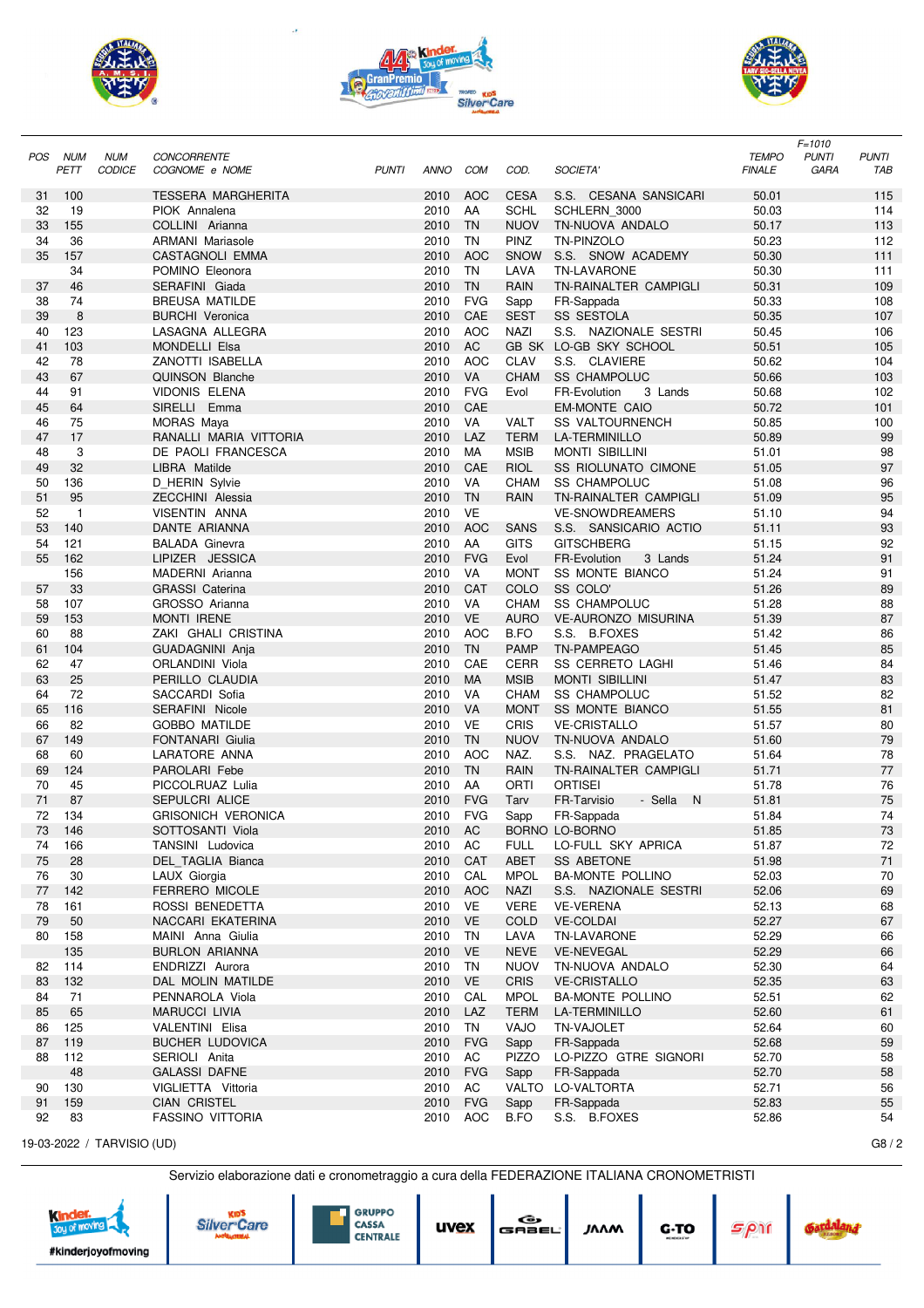





|                 |                |               |                            |              |          |            |             |                              |               | $F = 1010$   |                |
|-----------------|----------------|---------------|----------------------------|--------------|----------|------------|-------------|------------------------------|---------------|--------------|----------------|
| <b>POS</b>      | <b>NUM</b>     | <b>NUM</b>    | <b>CONCORRENTE</b>         |              |          |            |             |                              | <b>TEMPO</b>  | <b>PUNTI</b> | <b>PUNTI</b>   |
|                 | PETT           | <b>CODICE</b> | COGNOME e NOME             | <b>PUNTI</b> | ANNO     | COM        | COD.        | SOCIETA'                     | <b>FINALE</b> | <b>GARA</b>  | TAB            |
|                 |                |               | MASON Maelle_Linda         |              | 2010     | VA         | <b>MONT</b> |                              |               |              |                |
| 93              | 131            |               |                            |              |          |            |             | <b>SS MONTE BIANCO</b>       | 52.95         |              | 53             |
| 94              | 29             |               | CHIODI VITTORIA            |              | 2010     | LAZ        | <b>TERM</b> | LA-TERMINILLO                | 53.00         |              | 52             |
| 95              | 61             |               | DE PRA MATILDE             |              | 2010     | <b>VE</b>  | <b>NEVE</b> | <b>VE-NEVEGAL</b>            | 53.01         |              | 51             |
| 96              | 24             |               | <b>MALTONI</b> Fiammetta   |              | 2010     | CAT        | VAL         | SS VAL DI LUCE               | 53.32         |              | 50             |
| 97              | 165            |               | <b>CELESTI ELENA</b>       |              | 2010     | <b>FVG</b> | Pian        | FR-Piancavallo               | 53.36         |              | 49             |
| 98              | 160            |               | SOVILLA CHIARA             |              | 2010     | <b>AOC</b> | B.FO        | S.S. B.FOXES                 | 53.66         |              | 48             |
| 99              | 27             |               | <b>FANINI BEATRICE</b>     |              | 2010     | MA         | <b>MSIB</b> | <b>MONTI SIBILLINI</b>       | 53.71         |              | 47             |
| 100             | 54             |               | <b>TROIANO NICOLE</b>      |              | 2010     | CAM        | <b>LAGO</b> | <b>CA-LAGO LACENO</b>        | 53.85         |              | 46             |
| 101             | 163            |               | PIVETTA AZZURRA            |              | 2010     | <b>FVG</b> | Pian        | FR-Piancavallo               | 53.92         |              | 45             |
| 102             | 365            |               | LEO Chiara                 |              | 2010     | AA         | <b>SCHL</b> | SCHLERN 3000                 | 53.97         |              | 44             |
| 103             | $\overline{c}$ |               | DI.STEFANO Elena           |              | 2010     | CAB        |             | SCHOB AB-HOBBIT              | 53.98         |              | 43             |
| 104             | 43             |               | <b>MONARI Sofia</b>        |              | 2010     | CAT        | ABET        | <b>SS ABETONE</b>            | 54.19         |              | 42             |
| 105             | 79             |               | CANUTI Linda               |              | 2010     | CAE        | <b>CERR</b> | SS CERRETO LAGHI             | 54.21         |              | 41             |
| 106             | 145            |               | <b>IMARISIO Silvia</b>     |              | 2010     | VA         | <b>TORG</b> | <b>SS TORGNON</b>            | 54.32         |              | 40             |
| 107             | 85             |               | LUPPI MARGHERITA           |              | 2010     | <b>FVG</b> | Auri        | FR-Aurisina                  | 54.46         |              | 39             |
| 108             | 21             |               | PACIFICO Emma              |              | 2010     | CAB        |             | SCTRE AB-TRE NEVI OVINDOLI   | 54.56         |              | 38             |
| 109             | 143            |               | STAGNI RAMONA              |              | 2010     | <b>VE</b>  | <b>ASIA</b> | <b>VE-ASIAGO</b>             | 54.91         |              | 37             |
| 110             | 169            |               | ANDREETTO Anna             |              | 2010     | AA         | VALL        | <b>VALLES-JOCHTAL</b>        | 54.93         |              | 36             |
| 111             | $\overline{4}$ |               | RESTA FLAVIA               |              | 2010     | LAZ        |             | MONER LA-MONTI ERNICI        | 54.94         |              | 35             |
| 112             | 168            |               | MEDE'GINEVRA               |              | 2010     | VE         | ASIA        | <b>VE-ASIAGO</b>             | 55.28         |              | 34             |
| 113             | 129            |               | <b>CANTONI Viola</b>       |              | 2010     | VA         | <b>TORG</b> | <b>SS TORGNON</b>            | 55.48         |              | 33             |
| 114             | 144            |               | <b>BUZZETTI Margherit</b>  |              | 2010     | AA         | WOLK        | <b>WOLKENSTEIN</b>           | 55.52         |              | 32             |
| 115             | 93             |               | <b>BENVENUTI Giulia</b>    |              | 2010     | CAE        |             | CORN SS CORNO ALLE SCALE     | 55.76         |              | 31             |
|                 |                |               | DORMEA Gaia                |              |          |            |             | <b>BA-MONTE POLLINO</b>      |               |              |                |
| 116             | 62             |               |                            |              | 2010     | CAL        | <b>MPOL</b> |                              | 56.31         |              | 30             |
| 117             | 98             |               | PELOSINI Maria_Sole        |              | 2010     | CAE        |             | <b>EM-MONTE CAIO</b>         | 56.36         |              | 29             |
|                 | 31             |               | PESCATORE Valeria          |              | 2010     | CAB        |             | SCHOB AB-HOBBIT              | 56.36         |              | 29             |
| 119             | 73             |               | PINO Teresa                |              | 2010     | CAT        | COLO        | SS COLO'                     | 56.50         |              | 27             |
| 120             | 44             |               | <b>APRILE Alice</b>        |              | 2010     | CAB        |             | SC200 AB-2000 OVINDOLI       | 56.87         |              | 26             |
| 121             | 108            |               | GALEANI Flavia             |              | 2010     | CAB        | <b>SCLE</b> | AB-LE ROCCHE                 | 57.16         |              | 25             |
| 122             | 52             |               | CICCIO' Martina            |              | 2010     | CAB        |             | SCASS AB-ASSERGI GRAN SASS   | 57.70         |              | 24             |
| 123             | 139            |               | CASTELLI Emma              |              | 2010     | CAE        | <b>CORN</b> | SS CORNO ALLE SCALE          | 58.13         |              | 23             |
| 124             | 113            |               | CASINI Caterina            |              | 2010     | CAT        | AMIA        | <b>SS AMIATA OVEST</b>       | 58.27         |              | 22             |
| 125             | 122            |               | MAZZAROLLO ANNA            |              | 2010     | <b>VE</b>  | <b>CRIS</b> | <b>VE-CRISTALLO</b>          | 59.31         |              | 21             |
| 126             | 117            |               | PACCHIONE Emma             |              | 2010     | CAL        | <b>MPOL</b> | <b>BA-MONTE POLLINO</b>      | 59.50         |              | 20             |
| 127             | 167            |               | <b>CERCONE Claudia</b>     |              | 2010     | CAB        |             | SCPES AB-PESCOCOSTANZO       | 1'00.22       |              | 19             |
| 128             | 110            |               | <b>FERRARO Carla</b>       |              | 2010     | CAB        |             | SCFRE AB-FREESKI             | 1'00.58       |              | 18             |
| 129             | 77             |               | COLELLA ROSARIA            |              | 2010     | CAM        | <b>LAGO</b> | <b>CA-LAGO LACENO</b>        | 1'01.27       |              | 17             |
| 130             | 126            |               | LENZI Anna                 |              | 2010     | CAE        | <b>CORN</b> | SS CORNO ALLE SCALE          | 1'01.90       |              | 16             |
| 131             | 76             |               | <b>GARGANO FRANCESCA</b>   |              | 2010     | CAM        | <b>LAGO</b> | CA-LAGO LACENO               | 1'02.01       |              | 15             |
| 132             | 22             |               | CASTELLANO Eleonora        |              | 2010     | CAL        | MPOL        | <b>BA-MONTE POLLINO</b>      | 1'02.40       |              | 14             |
| 133             | 115            |               | <b>DESIDERIO Benedetta</b> |              | 2010     | CAL        | <b>MPOL</b> | <b>BA-MONTE POLLINO</b>      | 1'02.56       |              | 13             |
| 134             | 86             |               | GIACOMOBONO Verablanca     |              | 2010 CAB |            |             | SCTRE AB-TRE NEVI OVINDOLI   | 1'02.80       |              | 12             |
|                 | 135 148        |               | CASSESE IDA MARIA          |              |          |            |             | 2010 CAM LAGO CA-LAGO LACENO | 1'03.80       |              | 11             |
|                 | 136 147        |               | DI FABIO Camilla           |              | 2010 CAB |            | <b>SCLE</b> | AB-LE ROCCHE                 | 1'03.99       |              | 10             |
| 137             | 106            |               | BOTTINO CATERINA           |              | 2010     | CAM        | LAGO        | CA-LAGO LACENO               | 1'04.16       |              | 9              |
| 138             | 150            |               | PINI Flaminia              |              | 2010     | CAB        | SCLE        | AB-LE ROCCHE                 | 1'04.98       |              | 8              |
| 139             | 120            |               | SQUITIERI LUDOVICA         |              | 2010     | CAM        | LAGO        | CA-LAGO LACENO               | 1'06.19       |              | $\overline{7}$ |
| 140             | 92             |               | RICCIARDI FRANCESCA        |              | 2010     | CAM        | LAGO        | CA-LAGO LACENO               | 1'07.06       |              | 6              |
|                 |                |               |                            |              |          |            |             |                              |               |              |                |
| 141             | 152            |               | GATTO Rachele              |              | 2010     | CAE        |             | EM-MONTE CAIO                | 1'07.25       |              | 5              |
| 142             | 109            |               | REGGIANNINI Corinna        |              | 2010     | CAT        | <b>DOGA</b> | SS DOGANACCIA2000            | 1'07.48       |              | 4              |
| 143             | 154            |               | MANICARDI Sara             |              | 2010     | CAE        | SEST        | SS SESTOLA                   | 1'07.71       |              | 3              |
| 144             | 94             |               | REMITTI Matilde            |              | 2010 CAT |            | COLO        | SS COLO'                     | 1'10.29       |              | 2              |
| 145             | 90             |               | RUOCCO Enrica              |              | 2010     | CAL        | MPOL        | <b>BA-MONTE POLLINO</b>      | 1'11.30       |              | $\mathbf{1}$   |
| <b>ISCRITTI</b> |                | .             | 170                        |              |          |            |             |                              |               |              |                |
|                 |                |               |                            |              |          |            |             |                              |               |              |                |
|                 | NON PARTITI    | $\cdots$      | 16                         |              |          |            |             |                              |               |              |                |

| 51 | RUSSO Giuliana      | 2010 | CAL | <b>MPOL</b> | BA-MONTE POLLINO    |
|----|---------------------|------|-----|-------------|---------------------|
| 63 | BERRUTI SOFIA       | 2010 | LAZ |             | TERM LA-TERMINILLO  |
| 66 | DI FRANCESCO GIULIA | 2010 | MA. |             | CAMA CASTEL MANARDO |
| 70 | BALDANZA Sara       | 2010 | CAB |             | SCAZZ AB-AZZURRA    |

19-03-2022 / TARVISIO (UD) G8 / 3

Servizio elaborazione dati e cronometraggio a cura della FEDERAZIONE ITALIANA CRONOMETRISTI

|  | #kinderjoyofmoving | <b>ANTIBACTERBAL</b> | <b>GRUPPO</b><br><b>CASSA</b><br><b>CENTRALE</b> | uvex | ⊝<br>, GABEL'' | ៸៱៱៳ | G-TO<br>WENDER (Fee | --<br>1 II am |  |
|--|--------------------|----------------------|--------------------------------------------------|------|----------------|------|---------------------|---------------|--|
|--|--------------------|----------------------|--------------------------------------------------|------|----------------|------|---------------------|---------------|--|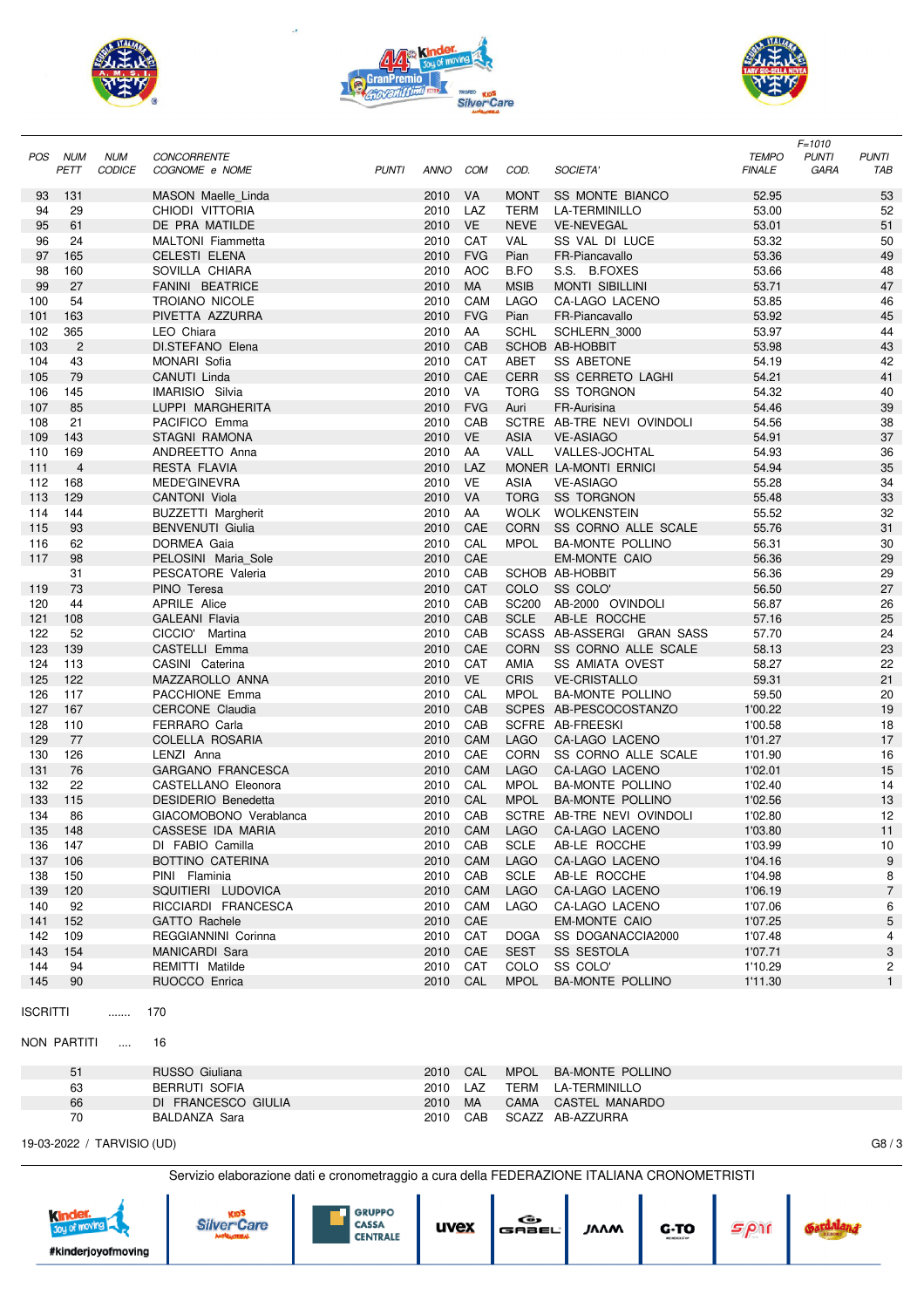



J,



|                      |              |                             |                                            |              |                    |            |              |                                         |                               | $F = 1010$           |                     |
|----------------------|--------------|-----------------------------|--------------------------------------------|--------------|--------------------|------------|--------------|-----------------------------------------|-------------------------------|----------------------|---------------------|
| POS NUM              | PETT         | <b>NUM</b><br><b>CODICE</b> | <b>CONCORRENTE</b><br>COGNOME e NOME       | <b>PUNTI</b> | ANNO COM           |            | COD.         | SOCIETA'                                | <b>TEMPO</b><br><b>FINALE</b> | <b>PUNTI</b><br>GARA | <b>PUNTI</b><br>TAB |
|                      |              |                             |                                            |              |                    |            |              |                                         |                               |                      |                     |
|                      | 81           |                             | DI CESARE Echenaide                        |              | 2010               | CAB        |              | SCTRE AB-TRE NEVI OVINDOLI              |                               |                      |                     |
|                      | 84           |                             | LENZINI Rachele                            |              | 2010               | CAE        | <b>SEST</b>  | <b>SS SESTOLA</b>                       |                               |                      |                     |
|                      | 89           |                             | BOLLETTI CENSI Luciana                     |              | 2010 CAL           |            | <b>MPOL</b>  | <b>BA-MONTE POLLINO</b>                 |                               |                      |                     |
|                      | 96           |                             | GIORGI Lucrezia                            |              | 2010 CAT           |            |              | TO-MONTE AMIATA                         |                               |                      |                     |
|                      | 99           |                             | <b>MAGI Gloria</b>                         |              | 2010 VA            |            | DEL          | <b>VA-DEL BREUIL</b>                    |                               |                      |                     |
|                      | 101          |                             | QUERCIAGROSSA Alice                        |              | 2010               | CAE        | SEST         | SS SESTOLA                              |                               |                      |                     |
|                      | 105          |                             | PAGATI Ginevra                             |              | 2010 AA            |            | MERA         | MERAN 2000                              |                               |                      |                     |
|                      | 118          |                             | LEITER Maria                               |              | 2010 AA            |            | SPEI         | <b>SPEIKBODEN</b>                       |                               |                      |                     |
|                      | 127          |                             | BERNAZZOLI MARTINA                         |              | 2010 AOC           |            | <b>VIA</b>   | S.S. VIA LATTEA SESTR                   |                               |                      |                     |
|                      | 128          |                             | <b>ANDREUCCI Nicole</b>                    |              | 2010 CAB           |            |              | <b>SCCAM AB-CAMPO FELICE</b>            |                               |                      |                     |
|                      | 138          |                             | <b>VALMADRE</b> Sofia                      |              | 2010 AC            |            |              | NEW S LO-NEW SKY SCHOOL                 |                               |                      |                     |
|                      | 151          |                             | MARTIELLO Francesca                        |              | 2010 AC            |            |              | MADES LO-MADESIMO                       |                               |                      |                     |
|                      |              | NON ARRIVATI                | 9                                          |              |                    |            |              |                                         |                               |                      |                     |
|                      |              |                             |                                            |              |                    |            |              |                                         |                               |                      |                     |
|                      | 15           |                             | CAPRILLI Sofia                             |              | 2010 VA            |            |              | CHAM SS CHAMPOLUC                       |                               |                      |                     |
|                      | 18           |                             | BOCCIA LUDOVICA                            |              |                    | 2010 CAM   | LAGO         | CA-LAGO LACENO                          |                               |                      |                     |
|                      | 37           |                             | D'ORAZIO ELISABETTA                        |              | 2010 CAM           |            |              | LAGO CA-LAGO LACENO                     |                               |                      |                     |
|                      | 41           |                             | <b>TREVISAN Giulia</b>                     |              | 2010 TN            |            |              | TN-MONTE BALDO                          |                               |                      |                     |
|                      | 42           |                             | <b>DEMETZ Denise</b>                       |              | 2010 AA            |            |              | WOLK WOLKENSTEIN                        |                               |                      |                     |
|                      | 53           |                             | FORTI Laura                                |              |                    | 2010 CAT   | COLO         | SS COLO'                                |                               |                      |                     |
|                      | 133          |                             | DEVIGILI Elena                             |              | 2010 TN            |            |              | NUOV TN-NUOVA ANDALO                    |                               |                      |                     |
|                      | 141          |                             | BARBERO REBECCA                            |              | 2010 AOC           |            | SAUZ         | S.S. SAUZE PROJECT                      |                               |                      |                     |
|                      | 164          |                             | PUGGIONI Maria Carla                       |              | 2010 CAB           |            | <b>SCLE</b>  | AB-LE ROCCHE                            |                               |                      |                     |
|                      |              |                             |                                            |              |                    |            |              |                                         |                               |                      |                     |
| <b>SQUALIFICATI</b>  |              | $\sim$                      | 0                                          |              |                    |            |              |                                         |                               |                      |                     |
|                      |              |                             |                                            |              |                    |            |              |                                         |                               |                      |                     |
|                      |              |                             |                                            |              | 2010 - MASCHILE    |            |              |                                         |                               |                      |                     |
|                      |              |                             |                                            |              |                    |            |              |                                         |                               |                      |                     |
|                      | 1 187        |                             | <b>CECCARELLI GIOVANNI</b>                 |              | 2010 AOC           |            |              | MLUN SS MONTI DELLA LUNA                | 46.91                         |                      | 157                 |
| $\mathbf{2}^{\circ}$ | 171<br>3 179 |                             | ZANARDI TOMMASO                            |              | 2010 VE            |            |              | CORT VE-CORTINA                         | 47.07<br>47.12                |                      | 156                 |
| 4                    | 194          |                             | <b>KASER Simon</b><br><b>TURLA Achille</b> |              | 2010 AA<br>2010 AC |            |              | SCHL SCHLERN 3000<br>VAL P LO-VAL PALOT | 47.68                         |                      | 155<br>154          |
| 5                    | 212          |                             | <b>TASSI RICCARDO</b>                      |              | 2010 VE            |            |              | AZCOR VE-AZZURRA CORTINA                | 48.04                         |                      | 153                 |
| 6                    | 232          |                             | DABENI Mattia                              |              | 2010 AC            |            |              | BORNO LO-BORNO                          | 48.07                         |                      | 152                 |
|                      | 7 172        |                             | OSS PAPOT Martin                           |              | 2010 TN            |            |              | NUOV TN-NUOVA ANDALO                    | 48.08                         |                      | 151                 |
| 8                    | 178          |                             | NAIBO LEONE                                |              | 2010 VE            |            | <b>CRIS</b>  | <b>VE-CRISTALLO</b>                     | 48.13                         |                      | 150                 |
|                      | 170          |                             | PIVA Daniele                               |              | 2010 TN            |            | <b>PINZ</b>  | TN-PINZOLO                              | 48.13                         |                      | 150                 |
| 10                   | 197          |                             | <b>VENTURIN MATTIA</b>                     |              | 2010 VE            |            | NEVE         | <b>VE-NEVEGAL</b>                       | 48.23                         |                      | 148                 |
| 11                   | 183          |                             | BEVILILACQUA Matteo                        |              | 2010 CAL           |            | MPOL         | <b>BA-MONTE POLLINO</b>                 | 48.31                         |                      | 147                 |
| 12                   | 174          |                             | SEGHEZZI Luca                              |              | 2010 AC            |            |              | ITA S LO-ITA SCI PLAY                   | 48.42                         |                      | 146                 |
| 13                   | 220          |                             | <b>BRAIDA BRUNO FILIPPO</b>                |              |                    | 2010 AOC   |              | SAUZ S.S. SAUZE PROJECT                 | 48.55                         |                      | 145                 |
|                      | 14 204       |                             | <b>BALDI FELIX</b>                         |              |                    |            |              | 2010 AOC MLUN SS MONTI DELLA LUNA       | 48.59                         |                      | 144                 |
| 15                   | 184          |                             | ROSSIELLO Giovanni                         |              | 2010 CAL           |            | <b>MPOL</b>  | <b>BA-MONTE POLLINO</b>                 | 48.67                         |                      | 143                 |
| 16                   | 259          |                             | <b>TOMEA FILIPPO</b>                       |              | 2010 VE            |            | AURO         | <b>VE-AURONZO MISURINA</b>              | 48.80                         |                      | 142                 |
| 17                   | 255          |                             | JOND AMEDEO                                |              | 2010 AOC           |            | BARD         | S.S. BARDONECCHIA                       | 48.86                         |                      | 141                 |
| 18                   | 210          |                             | CROCE MATTIA                               |              | 2010 AOC           |            | LANC         | S.S. LANCIA PROJECT                     | 49.00                         |                      | 140                 |
| 19                   | 190          |                             | MANDER JACOPO                              |              | 2010 CAM           |            | LAGO         | CA-LAGO LACENO                          | 49.15                         |                      | 139                 |
| 20                   | 216          |                             | ALBERTI NICOLO'                            |              | 2010               | VE         |              | AZCOR VE-AZZURRA CORTINA                | 49.17                         |                      | 138                 |
| 21                   | 181          |                             | DI FLORIO Simone                           |              | 2010 CAB           |            |              | SCPES AB-PESCOCOSTANZO                  | 49.21                         |                      | 137                 |
| 22                   | 230          |                             | GIRELLI Riccardo                           |              | 2010               | TN         | LAVA         | <b>TN-LAVARONE</b>                      | 49.28                         |                      | 136                 |
| 23                   | 176          |                             | DE PRATO CHRISTIAN                         |              | 2010               | <b>FVG</b> | Sapp         | FR-Sappada                              | 49.29                         |                      | 135                 |
| 24                   | 195          |                             | SELETTO Pietro                             |              | 2010               | VA         | DEL          | VA-DEL BREUIL                           | 49.38                         |                      | 134                 |
|                      | 192          |                             | SOLA Leonardo                              |              | 2010               | CAE        | <b>VALV</b>  | <b>SS VALVCAVA CIMONE</b>               | 49.38                         |                      | 134                 |
| 26                   | 237          |                             | ADAMI Filippo_Francesco                    |              | 2010               | VA         | DEL          | VA-DEL BREUIL                           | 49.43                         |                      | 132                 |
| 27                   | 201          |                             | ANSELMI Giovanni                           |              | 2010 AC            |            | VAL P        | LO-VAL PALOT                            | 49.57                         |                      | 131                 |
| 28                   | 207          |                             | GIOVANNELLI Alessandro                     |              | 2010               | CAB        | <b>SC200</b> | AB-2000 OVINDOLI                        | 49.67                         |                      | 130                 |
| 29                   | 175          |                             | BECCARI Jacopo                             |              | 2010 TN            |            | RAIN         | TN-RAINALTER CAMPIGLI                   | 49.70                         |                      | 129                 |
| 30                   | 196          |                             | DI CESARE Manuel                           |              | 2010               | CAB        |              | SCHOB AB-HOBBIT                         | 49.71                         |                      | 128                 |
| 31                   | 264          |                             | <b>MAGRO PIETRO</b>                        |              | 2010 AOC           |            | LIBE         | S.S. LIBERI TUTTI                       | 49.87                         |                      | 127                 |
| 32                   | 182          |                             | CHIOZZA Umberto                            |              | 2010 VA            |            | <b>VALT</b>  | <b>SS VALTOURNENCH</b>                  | 49.91                         |                      | 126                 |
| 33                   | 239          |                             | <b>ZILIANI</b><br>Pietro                   |              | 2010 AC            |            | <b>SISTE</b> | LO-SISTEMA                              | 49.92                         |                      | 125                 |
|                      |              | 19-03-2022 / TARVISIO (UD)  |                                            |              |                    |            |              |                                         |                               |                      | G8/4                |
|                      |              |                             |                                            |              |                    |            |              |                                         |                               |                      |                     |

|  |  |  | Servizio elaborazione dati e cronometraggio a cura della FEDERAZIONE ITALIANA CRONOMETRISTI |  |  |
|--|--|--|---------------------------------------------------------------------------------------------|--|--|
|  |  |  |                                                                                             |  |  |
|  |  |  |                                                                                             |  |  |







| uvex | œ,<br><b>GRBEL</b> | <b>JAAM</b> |
|------|--------------------|-------------|
|------|--------------------|-------------|

| RONOMETRISTI |      |  |
|--------------|------|--|
| G-TO         | 5011 |  |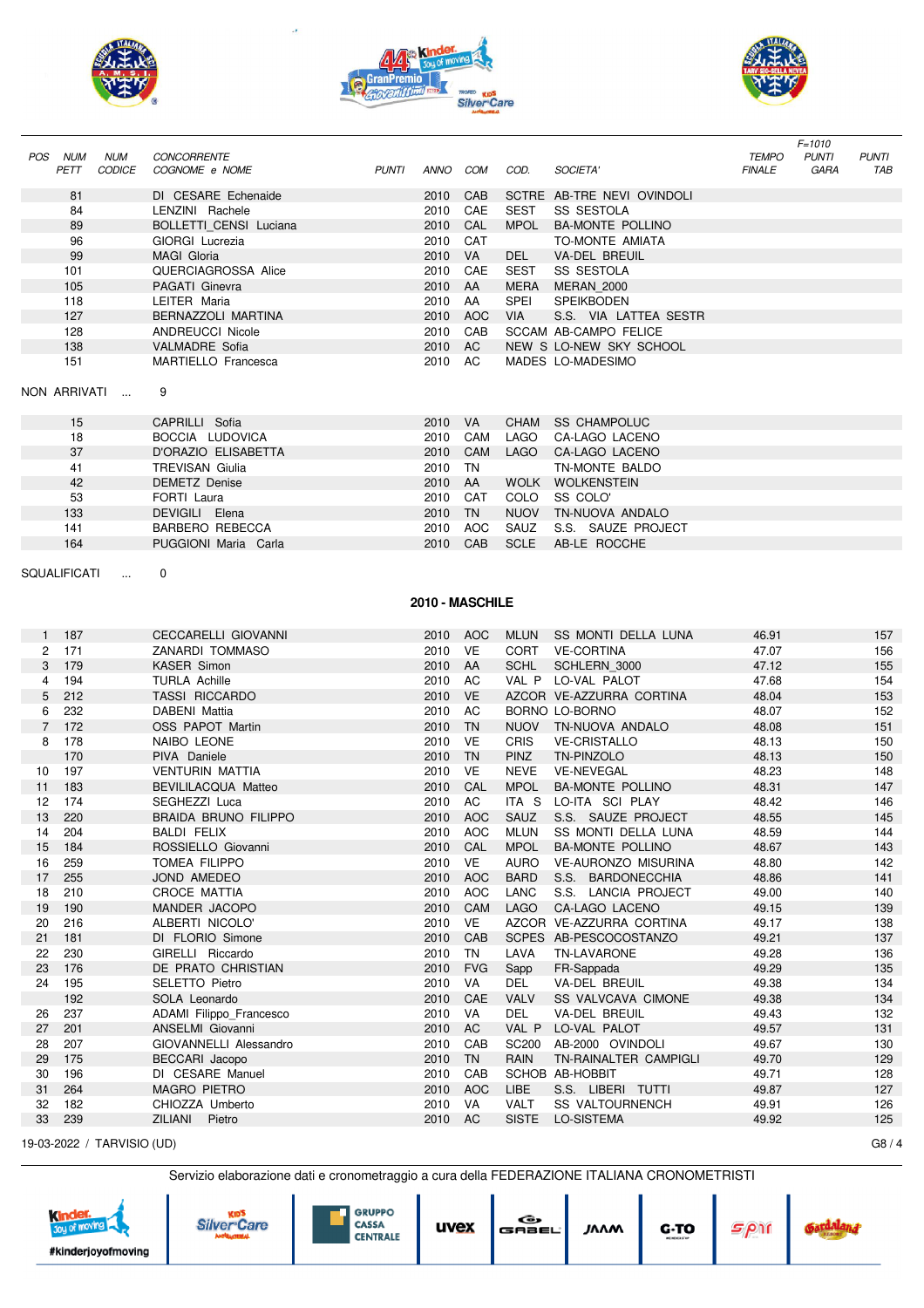





|     |      |               |                                       |              |              |            |             |                                         |                | $F = 1010$                   |
|-----|------|---------------|---------------------------------------|--------------|--------------|------------|-------------|-----------------------------------------|----------------|------------------------------|
| POS | NUM  | <b>NUM</b>    | <b>CONCORRENTE</b>                    |              |              |            |             |                                         | <b>TEMPO</b>   | <b>PUNTI</b><br><b>PUNTI</b> |
|     | PETT | <b>CODICE</b> | COGNOME e NOME                        | <b>PUNTI</b> | <b>ANNO</b>  | <b>COM</b> | COD.        | SOCIETA'                                | <b>FINALE</b>  | <b>GARA</b><br>TAB           |
| 34  | 250  |               |                                       |              | 2010         | AA         | ORTI        | <b>ORTISEI</b>                          |                | 124                          |
|     | 225  |               | DELUCA Laurin<br><b>PRADER Hannes</b> |              | 2010         | AA         | <b>SCHL</b> | SCHLERN 3000                            | 50.03<br>50.03 | 124                          |
| 36  | 236  |               | PIGNATON FAGNANI Leopoldo             |              | 2010         | AC         |             | GB SK LO-GB SKY SCHOOL                  | 50.10          | 122                          |
|     |      |               |                                       |              |              | <b>VA</b>  | LA T        |                                         |                |                              |
| 37  | 217  |               | GIOVANELLI Lorenzo                    |              | 2010         |            |             | <b>SS LA THUILE</b>                     | 50.13          | 121                          |
| 38  | 224  |               | MOLINERIS JACOPO                      |              | 2010         | <b>AOC</b> | <b>MARG</b> | S.S. MARGUAREIS                         | 50.28          | 120                          |
| 39  | 277  |               | ASNAGHI Nicolo'                       |              | 2010         | AC         |             | VALTO LO-VALTORTA                       | 50.41          | 119                          |
| 40  | 228  |               | ZANDEGIACOMO RIZIO' LUCA              |              | 2010         | <b>VE</b>  | <b>CORT</b> | <b>VE-CORTINA</b>                       | 50.46          | 118                          |
| 41  | 180  |               | PUTZER Alex                           |              | 2010         | AA         | <b>WOLK</b> | <b>WOLKENSTEIN</b>                      | 50.53          | 117                          |
| 42  | 272  |               | GIUBBILEI Max                         |              | 2010         | AA         | <b>RITT</b> | RITTNER-HORN                            | 50.56          | 116                          |
| 43  | 297  |               | COMPOSTO Lorenzo                      |              | 2010         | <b>VA</b>  | <b>DEL</b>  | <b>VA-DEL BREUIL</b>                    | 50.57          | 115                          |
| 44  | 193  |               | DACUNTO TOMMASO                       |              | 2010         | LAZ        | <b>TERM</b> | LA-TERMINILLO                           | 50.60          | 114                          |
| 45  | 206  |               | D'ADDEZIO ARTURO                      |              | 2010         | CAM        | <b>LAGO</b> | <b>CA-LAGO LACENO</b>                   | 50.75          | 113                          |
| 46  | 173  |               | MONTESI NICHOLAS                      |              | 2010         | CAM        | <b>LAGO</b> | CA-LAGO LACENO                          | 50.77          | 112                          |
| 47  | 303  |               | MANASSERO LUDOVICO                    |              | 2010         | <b>AOC</b> | <b>CESA</b> | S.S. CESANA SANSICARI                   | 50.81          | 111                          |
| 48  | 291  |               | PIELLIER Rafael                       |              | 2010         | VA         | <b>VALT</b> | <b>SS VALTOURNENCH</b>                  | 50.83          | 110                          |
| 49  | 268  |               | <b>MIOLANO GIACOMO</b>                |              | 2010         | <b>AOC</b> | <b>ENTR</b> | S.S. ENTRACQUE                          | 50.86          | 109                          |
| 50  | 189  |               | <b>BORGIA EDOARDO</b>                 |              | 2010         | LAZ        | <b>TERM</b> | LA-TERMINILLO                           | 50.87          | 108                          |
| 51  | 266  |               | MARRA Leonardo                        |              | 2010         | CAB        | <b>SCLE</b> | AB-LE ROCCHE                            | 50.88          | 107                          |
| 52  | 274  |               | <b>BERNARDI Davide</b>                |              | 2010         | <b>TN</b>  | <b>NUOV</b> | TN-NUOVA ANDALO                         | 50.90          | 106                          |
|     | 233  |               | <b>GATTO PIETRO MARIA</b>             |              | 2010         | <b>AOC</b> | <b>CLAV</b> | S.S. CLAVIERE                           | 50.90          | 106                          |
|     | 198  |               | <b>DAGRI TOMMASO</b>                  |              | 2010         | <b>FVG</b> | Forn        | FR-Forni di Sopra                       | 50.90          | 106                          |
| 55  | 282  |               | MIGLIARDI CARLO                       |              | 2010         | <b>AOC</b> | <b>OLIM</b> | S.S. OLIMPIONICA SEST                   | 50.97          | 103                          |
| 56  | 280  |               | PARMA Giulio_Alessandro               |              | 2010         | VA         | <b>MONT</b> | <b>SS MONTE BIANCO</b>                  | 50.99          | 102                          |
| 57  | 222  |               | TIBERI Davide                         |              | 2010         | CAE        | <b>CERR</b> | <b>SS CERRETO LAGHI</b>                 | 51.01          | 101                          |
| 58  | 248  |               | PELLIZZARI Vittorio<br>Leone          |              | 2010         | <b>TN</b>  | <b>NUOV</b> | TN-NUOVA ANDALO                         | 51.06          | 100                          |
| 59  | 321  |               | <b>GOGGI FEDERICO</b>                 |              | 2010         | <b>AOC</b> | <b>BORG</b> | S.S. BORGATA                            | 51.10          | 99                           |
| 60  | 287  |               | <b>TAVELLA Filippo</b>                |              | 2010         | AC         |             | GB SK LO-GB SKY SCHOOL                  | 51.15          | 98                           |
| 61  | 286  |               | CORDERO DI MONTEZEMOLO ANDRE          |              | 2010         | <b>VE</b>  | <b>CORT</b> | <b>VE-CORTINA</b>                       | 51.17          | 97                           |
|     |      |               |                                       |              |              | AC         |             |                                         |                |                              |
| 62  | 284  |               | CIROLO Godvin Samuel                  |              | 2010         |            |             | ENJOY LO-ENJOYSKI SCHOOL                | 51.26          | 96                           |
| 63  | 356  |               | STAUDACHER Ada                        |              | 2010         | AA         | LADU        | <b>LADURNS</b>                          | 51.31          | 95                           |
| 64  | 186  |               | <b>KOSTNER Pascal</b>                 |              | 2010         | AA         | ORTI        | <b>ORTISEI</b>                          | 51.33          | 94                           |
| 65  | 185  |               | FONZONE CACCESE Lorenzo               |              | 2010         | CAL        | <b>MPOL</b> | <b>BA-MONTE POLLINO</b>                 | 51.35          | 93                           |
| 66  | 211  |               | <b>MERIGHI Francesco</b>              |              | 2010         | CAT        | <b>VAL</b>  | SS VAL DI LUCE                          | 51.44          | 92                           |
| 67  | 249  |               | <b>FERRETTI Pietro</b>                |              | 2010         | <b>TN</b>  | LAVA        | <b>TN-LAVARONE</b>                      | 51.48          | 91                           |
| 68  | 324  |               | <b>TAMANINI Michele</b>               |              | 2010         | <b>TN</b>  | <b>DOLO</b> | <b>TN-DOLOMITI</b>                      | 51.50          | 90                           |
| 69  | 202  |               | <b>VOJTISSEK JACOPO</b>               |              | 2010         | <b>FVG</b> | Auri        | FR-Aurisina                             | 51.56          | 89                           |
| 70  | 262  |               | <b>ALIMONTA Matteo</b>                |              | 2010         | <b>TN</b>  | LAVA        | <b>TN-LAVARONE</b>                      | 51.57          | 88                           |
| 71  | 256  |               | <b>MUGHERLI ROMEO</b>                 |              | 2010         | <b>FVG</b> | Tarv        | FR-Tarvisio<br>- Sella<br>N             | 51.58          | 87                           |
| 72  | 301  |               | LEONARDELLI Alessandro                |              | 2010         | <b>TN</b>  | <b>NUOV</b> | TN-NUOVA ANDALO                         | 51.73          | 86                           |
|     | 257  |               | <b>VENICA FILIPPO</b>                 |              | 2010         | <b>FVG</b> | Auri        | FR-Aurisina                             | 51.73          | 86                           |
| 74  | 235  |               | JANEV NIKO                            |              | 2010         | <b>FVG</b> | Forn        | FR-Forni di Sopra                       | 51.75          | 84                           |
| 75  | 302  |               | RINALDI Nicolò                        |              | 2010         | <b>TN</b>  | <b>NUOV</b> | TN-NUOVA ANDALO                         | 51.76          | 83                           |
| 76  | 336  |               | PUGI Edoardo                          |              | 2010         | CAT        | POT         | TRE POTENZE                             | 51.83          | 82                           |
|     | 316  |               | SCRIMAGLIA FEDERICO                   |              | 2010 AOC     |            | <b>LIMO</b> | S.S. LIMONE                             | 51.83          | 82                           |
| 78  | 364  |               | BERNUCCI GUGLIELMO                    |              | 2010         | <b>AOC</b> | <b>SNOW</b> | S.S. SNOW ACADEMY                       | 51.87          | 80                           |
| 79  | 253  |               | DA POZZO SAM                          |              | 2010         | VE         | <b>CORT</b> | <b>VE-CORTINA</b>                       | 51.93          | $79\,$                       |
| 80  | 351  |               | ZANITZER LEONARDO                     |              | 2010         | <b>FVG</b> | Tarv        | - Sella N<br>FR-Tarvisio                | 51.94          | 78                           |
| 81  | 285  |               | BELOTTI Leonardo                      |              | 2010 TN      |            | <b>NUOV</b> | TN-NUOVA ANDALO                         | 52.01          | 77                           |
| 82  | 177  |               | ZAMBELLI GIUSEPPE                     |              | 2010         | МA         | <b>MSIB</b> | <b>MONTI SIBILLINI</b>                  | 52.14          | 76                           |
| 83  | 242  |               | LINDER Alan                           |              | 2010 AA      |            |             | WOLK WOLKENSTEIN                        | 52.16          | 75                           |
| 84  | 200  |               | DEGLI ESPOSTI MAZZONI Gregor          |              | 2010         | CAE        |             | CORN SS CORNO ALLE SCALE                | 52.17          | 74                           |
| 85  | 317  |               | CIROLO Mattia                         |              | 2010 AC      |            |             | ENJOY LO-ENJOYSKI SCHOOL                | 52.35          | 73                           |
| 86  | 294  |               | BISI Niccolo'                         |              | 2010 VA      |            | CHAM        | <b>SS CHAMPOLUC</b>                     | 52.44          | 72                           |
| 87  | 361  |               | ZANIN LEONARDO                        |              | 2010 VE      |            | <b>NEVE</b> | <b>VE-NEVEGAL</b>                       | 52.49          | $71$                         |
|     | 340  |               | MAIR Lukas                            |              | 2010 AA      |            | ST.C        | <b>ST.CHRISTINA</b>                     | 52.49          | 71                           |
| 89  | 349  |               | DONATI Alessandro                     |              | 2010         | <b>AC</b>  |             | PONTE LO-PONTE DI LEGNO                 | 52.50          | 69                           |
| 90  | 333  |               | AMADIO ROCCO                          |              | 2010         | VE         | <b>NEVE</b> | <b>VE-NEVEGAL</b>                       | 52.51          | 68                           |
|     | 203  |               |                                       |              | 2010         | CAT        | <b>VAL</b>  | SS VAL DI LUCE                          | 52.51          |                              |
|     | 327  |               | MARTINI Filippo                       |              |              | AC         |             |                                         |                | 68                           |
| 92  | 254  |               | GIORGI Tommy<br>STRAULINO ALESSANDRO  |              | 2010<br>2010 | <b>FVG</b> | Skizo       | BORNO LO-BORNO<br>FR-Ski Accad Zoncolan | 52.55<br>52.69 | 66                           |
| 93  |      |               |                                       |              |              |            |             |                                         |                | 65                           |
| 94  | 354  |               | BARIATTI Ludovico                     |              | 2010         | VA         | <b>MONT</b> | SS MONTE BIANCO                         | 52.71          | 64                           |
|     | 223  |               | <b>BUFFARDI Lucio</b>                 |              | 2010         | CAL        | <b>MPOL</b> | <b>BA-MONTE POLLINO</b>                 | 52.71          | 64                           |

19-03-2022 / TARVISIO (UD) G8 / 5

Servizio elaborazione dati e cronometraggio a cura della FEDERAZIONE ITALIANA CRONOM





**GRUPPO<br>CASSA<br>CENTRALE** 

| uvex | э.<br>GABEL |  |
|------|-------------|--|
|      |             |  |

| 1ETRISTI |  |
|----------|--|
|          |  |

 $G-TO$ 

**JAAM**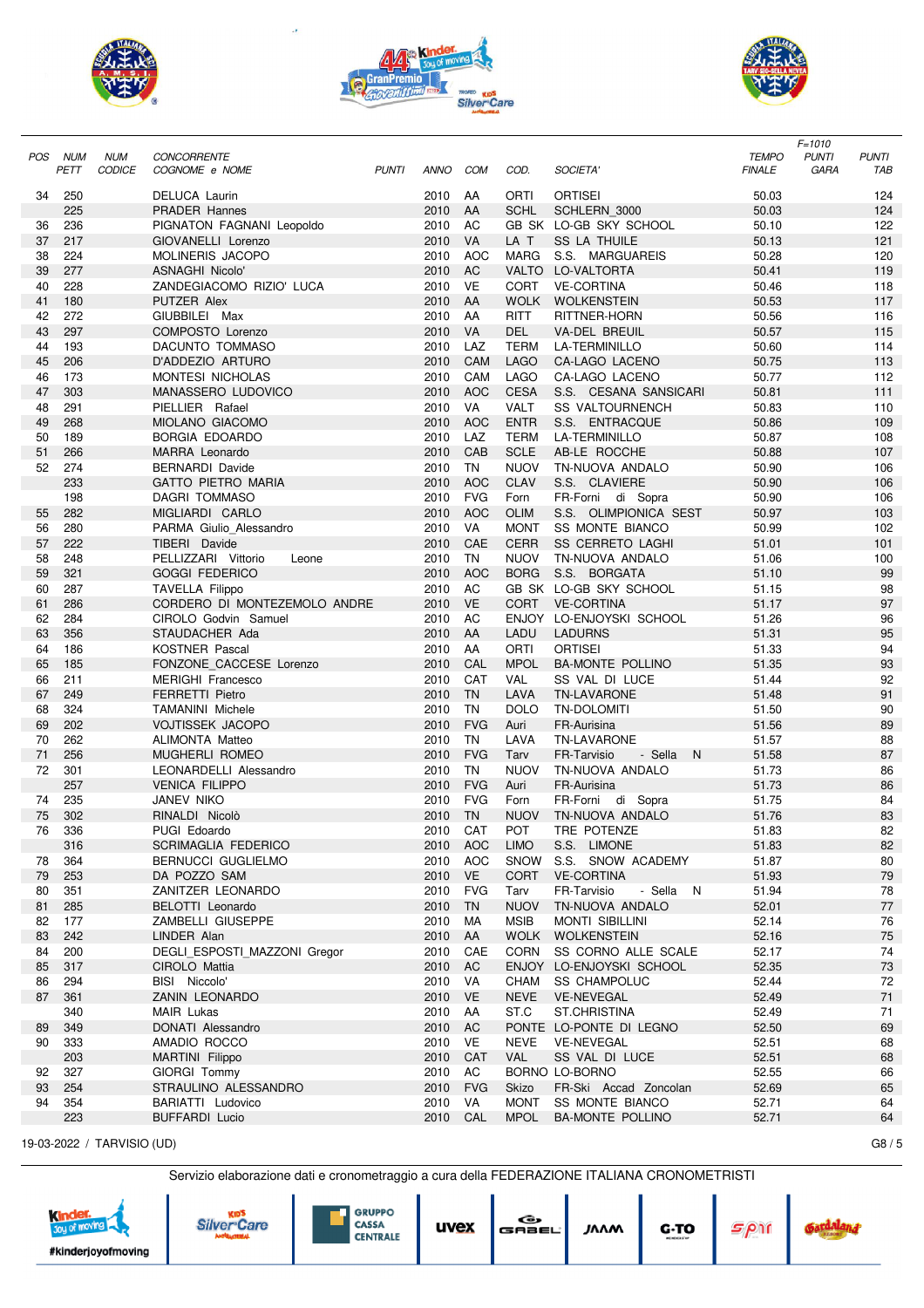





|     |            |               |                            |              |             |            |             |                              |               | $F = 1010$                   |
|-----|------------|---------------|----------------------------|--------------|-------------|------------|-------------|------------------------------|---------------|------------------------------|
| POS | <b>NUM</b> | <b>NUM</b>    | CONCORRENTE                |              |             |            |             |                              | <b>TEMPO</b>  | <b>PUNTI</b><br><b>PUNTI</b> |
|     | PETT       | <b>CODICE</b> | COGNOME e NOME             | <b>PUNTI</b> | <b>ANNO</b> | <b>COM</b> | COD.        | <b>SOCIETA</b>               | <b>FINALE</b> | <b>GARA</b><br>TAB           |
|     |            |               |                            |              |             |            |             |                              |               |                              |
| 96  | 288        |               | <b>CELANT AXEL</b>         |              | 2010        | <b>FVG</b> | Sapp        | FR-Sappada                   | 52.75         | 62                           |
| 97  | 234        |               | LAMAZZI Matteo             |              | 2010        | CAE        | <b>RIOL</b> | <b>SS RIOLUNATO CIMONE</b>   | 52.76         | 61                           |
| 98  | 289        |               | NOVI Matteo                |              | 2010        | CAE        | <b>VALV</b> | SS VALVCAVA CIMONE           | 52.93         | 60                           |
| 99  | 311        |               | DEGAUDENZ Andrea           |              | 2010        | <b>TN</b>  | LAVA        | <b>TN-LAVARONE</b>           | 53.01         | 59                           |
| 100 | 304        |               | BELLANTONI LORENZO         |              | 2010        | <b>VE</b>  | <b>SAN</b>  | <b>VE-SAN VITO</b>           | 53.08         | 58                           |
| 101 | 314        |               | VITALONE Francesco Carlo   |              | 2010        | VA         | LA T        | <b>SS LA THUILE</b>          | 53.15         | 57                           |
| 102 | 352        |               | <b>TESTORI</b> Leonardo    |              | 2010        | AC         |             | GB SK LO-GB SKY SCHOOL       | 53.18         | 56                           |
| 103 | 313        |               | <b>TERRANOVA Tommaso</b>   |              | 2010        | AC         | ITA S       | LO-ITA SCI PLAY              | 53.27         | 55                           |
| 104 | 271        |               | <b>ZANON Alessandro</b>    |              | 2010        | CAB        |             | SCHOB AB-HOBBIT              | 53.30         | 54                           |
|     |            |               |                            |              |             | <b>TN</b>  |             |                              |               |                              |
| 105 | 332        |               | <b>SENTER Francesco</b>    |              | 2010        |            | LAVA        | <b>TN-LAVARONE</b>           | 53.45         | 53                           |
| 106 | 323        |               | <b>BARTOLI Guido</b>       |              | 2010        | <b>CAT</b> | COLO        | SS COLO'                     | 53.56         | 52                           |
| 107 | 246        |               | <b>VERDE</b> Andrea        |              | 2010        | CAL        | <b>MPOL</b> | <b>BA-MONTE POLLINO</b>      | 53.58         | 51                           |
| 108 | 299        |               | <b>BRULELLI</b> Sebastiano |              | 2010        | CAB        | <b>SCLE</b> | AB-LE ROCCHE                 | 53.59         | 50                           |
| 109 | 260        |               | VALENTINI Fabrizio         |              | 2010        | CAL        | <b>MPOL</b> | <b>BA-MONTE POLLINO</b>      | 53.68         | 49                           |
| 110 | 240        |               | DE_SAINT_PIERRE_Pietro     |              | 2010        | CAT        | COLO        | SS COLO'                     | 53.78         | 48                           |
| 111 | 215        |               | SIMONETTI Luca             |              | 2010        | CAB        |             | SCPES AB-PESCOCOSTANZO       | 53.82         | 47                           |
| 112 | 320        |               | POGLIANO CARLO             |              | 2010        | <b>FVG</b> | Avia        | FR-Aviano Piancavallo        | 53.88         | 46                           |
| 113 | 276        |               | <b>TORRI Marco</b>         |              | 2010        | CAE        | <b>RIOL</b> | <b>SS RIOLUNATO CIMONE</b>   | 54.08         | 45                           |
|     | 267        |               | CORNACCHIA Lorenzo         |              | 2010        | CAB        |             | SCPES AB-PESCOCOSTANZO       | 54.08         | 45                           |
| 115 | 357        |               | LORENZIN MICHELE           |              | 2010        | <b>VE</b>  | <b>SAN</b>  | <b>VE-SAN VITO</b>           | 54.11         | 43                           |
| 116 | 214        |               | SQUILLANTE Gianmarco       |              | 2010        | CAE        | <b>CERR</b> | <b>SS CERRETO LAGHI</b>      | 54.20         | 42                           |
|     | 338        |               |                            |              | 2010        | <b>FVG</b> |             | FR-Carnia Zoncolan           |               | 41                           |
| 117 |            |               | POLO LUCAS                 |              |             |            | Carn        |                              | 54.37         |                              |
| 118 | 344        |               | <b>BILARDELLO Gabriele</b> |              | 2010        | <b>VA</b>  | <b>CHAM</b> | <b>SS CHAMPOLUC</b>          | 54.38         | 40                           |
|     | 269        |               | <b>BISOL EDOARDO</b>       |              | 2010        | <b>VE</b>  | <b>CRIS</b> | <b>VE-CRISTALLO</b>          | 54.38         | 40                           |
| 120 | 305        |               | DE CRIGNIS LORENZO         |              | 2010        | <b>FVG</b> | Carn        | FR-Carnia<br>Zoncolan        | 54.67         | 38                           |
| 121 | 322        |               | <b>TRENTADUE Vittorio</b>  |              | 2010        | AA         | <b>CARE</b> | CAREZZA                      | 54.70         | 37                           |
| 122 | 218        |               | <b>BALBINOT ALBERTO</b>    |              | 2010        | CAM        | <b>LAGO</b> | CA-LAGO LACENO               | 54.79         | 36                           |
| 123 | 278        |               | <b>TESONE ALDO</b>         |              | 2010        | LAZ        | <b>TERM</b> | <b>LA-TERMINILLO</b>         | 54.82         | 35                           |
| 124 | 219        |               | <b>BENEDETTI TIZIANO</b>   |              | 2010        | <b>FVG</b> | Sapp        | FR-Sappada                   | 54.83         | 34                           |
| 125 | 342        |               | COBELLI Marcello           |              | 2010        | CAE        |             | <b>EM-MONTE CAIO</b>         | 54.90         | 33                           |
| 126 | 263        |               | GIRI FRANCESCO             |              | 2010        | LAZ        | <b>TERM</b> | <b>LA-TERMINILLO</b>         | 54.95         | 32                           |
| 127 | 330        |               | HOFER Leo                  |              | 2010        | AA         | <b>STER</b> | <b>STERZING</b>              | 55.00         | 31                           |
| 128 | 315        |               | PERKMANN Danny             |              | 2010        | AA         | <b>SCHL</b> | SCHLERN_3000                 | 55.33         | 30                           |
| 129 | 279        |               | <b>MELA Niccolo'</b>       |              | 2010        | CAT        | COLO        | SS COLO'                     | 55.42         | 29                           |
|     |            |               |                            |              |             | CAL        |             |                              |               |                              |
| 130 | 292        |               | MIRALDI Gabriele           |              | 2010        |            | <b>MPOL</b> | <b>BA-MONTE POLLINO</b>      | 55.47         | 28                           |
| 131 | 350        |               | BORTOLOMIOL OLIVIERO       |              | 2010        | <b>VE</b>  |             | <b>EQUIPE FALCADE</b>        | 55.64         | 27                           |
| 132 | 293        |               | DONNARUMMA BRUNO           |              | 2010        | CAM        | <b>LAGO</b> | CA-LAGO LACENO               | 56.24         | 26                           |
| 133 | 306        |               | <b>CERVONE Andrea</b>      |              | 2010        | CAL        | <b>MPOL</b> | <b>BA-MONTE POLLINO</b>      | 56.60         | 25                           |
| 134 | 355        |               | DA MELE MATTEO             |              | 2010        | <b>FVG</b> | Evol        | FR-Evolution<br>3 Lands      | 56.67         | 24                           |
| 135 | 334        |               | SOMMELLA MICHELANGELO      |              | 2010        | LAZ        | <b>TERM</b> | LA-TERMINILLO                | 56.72         | 23                           |
| 136 | 358        |               | <b>BERGONZI Nicola</b>     |              | 2010        | VA         | CHAM        | <b>SS CHAMPOLUC</b>          | 56.84         | 22                           |
| 137 | 345        |               | <b>SENNI Benedetto</b>     |              | 2010        | CAB        |             | <b>SCCAM AB-CAMPO FELICE</b> | 57.19         | 21                           |
| 138 | 348        |               | RUGGERI Andrea             |              | 2010        | CAE        | <b>RIOL</b> | SS RIOLUNATO CIMONE          | 57.22         | 20                           |
| 139 | 258        |               | RUSSO GIUSEPPE             |              | 2010 CAM    |            | LAGO        | CA-LAGO LACENO               | 57.52         | 19                           |
| 140 | 363        |               | MORELLI Marco              |              | 2010        | CAE        | <b>VALV</b> | SS VALVCAVA CIMONE           | 57.72         | 18                           |
| 141 | 329        |               | NANNI Edoardo              |              | 2010        | CAB        |             | SCSKI AB-SKI ACADEMY         | 57.78         | 17                           |
| 142 | 245        |               | RICOLFI GIAMMARCO          |              | 2010        | МA         | CAMA        | CASTEL MANARDO               | 58.35         | 16                           |
|     | 312        |               | PESCATORE Leonardo         |              | 2010        | CAB        |             | SCHOB AB-HOBBIT              | 58.38         | 15                           |
| 143 |            |               |                            |              |             |            |             |                              |               |                              |
| 144 | 309        |               | LUPI Andrea                |              | 2010        | CAB        | <b>SCLE</b> | AB-LE ROCCHE                 | 58.42         | 14                           |
| 145 | 362        |               | COBELLIS Giovanni          |              | 2010        | CAL        | <b>MPOL</b> | <b>BA-MONTE POLLINO</b>      | 58.82         | 13                           |
| 146 | 328        |               | FINAMORE Lorenzo Jing Yao  |              | 2010        | CAL        | <b>MPOL</b> | <b>BA-MONTE POLLINO</b>      | 59.07         | 12                           |
| 147 | 295        |               | ARDOLINO NICOLA            |              | 2010        | CAM        | LAGO        | CA-LAGO LACENO               | 59.26         | 11                           |
| 148 | 231        |               | BENDINELLI Niccolo         |              | 2010        | CAT        | ABET        | SS ABETONE                   | 1'00.03       | 10                           |
| 149 | 281        |               | CIALONI Riccardo           |              | 2010        | CAT        | ABET        | <b>SS ABETONE</b>            | 1'00.50       | $\boldsymbol{9}$             |
| 150 | 213        |               | DE PETRIS Gianluca         |              | 2010        | CAB        |             | SCALT AB-ALTO SANGRO         | 1'05.42       | 8                            |
| 151 | 346        |               | RODOLFI Filippo            |              | 2010        | CAE        | <b>SEST</b> | SS SESTOLA                   | 1'05.51       | $\overline{7}$               |
| 152 | 290        |               | <b>TELARICO GIULIO</b>     |              | 2010        | LAZ        | <b>TERM</b> | LA-TERMINILLO                | 1'08.35       | 6                            |
| 153 | 252        |               | PANNELLI LORENZO           |              | 2010        | LAZ        | <b>TERM</b> | LA-TERMINILLO                | 1'08.61       | 5                            |
| 154 | 325        |               | ESPOSITO Giuseppe          |              | 2010        | CAL        | <b>MPOL</b> | <b>BA-MONTE POLLINO</b>      | 1'08.85       | 4                            |
| 155 | 308        |               | PROMUTICO Mattia           |              | 2010        | CAT        | COLO        | SS COLO'                     | 1'09.79       | 3                            |
|     |            |               |                            |              |             |            |             |                              |               |                              |
| 156 | 205        |               | BENTIVOGLI Alessandro      |              | 2010        | CAE        | <b>RIOL</b> | SS RIOLUNATO CIMONE          | 1'15.62       | 2                            |
| 157 | 359        |               | <b>MEDI Giulio</b>         |              | 2010        | CAT        | COLO        | SS COLO'                     | 1'19.34       | 1                            |

19-03-2022 / TARVISIO (UD) G8 / 6

Servizio elaborazione dati e cronometraggio a cura della FEDERAZIONE ITALIANA CRONOMETRISTI





| $\epsilon$<br>uvex<br>GABEL<br><b>JAAM</b> |  |
|--------------------------------------------|--|
|--------------------------------------------|--|

| ÆTRISTI           |  |
|-------------------|--|
| <i><b>SAM</b></i> |  |

 $G-TO$